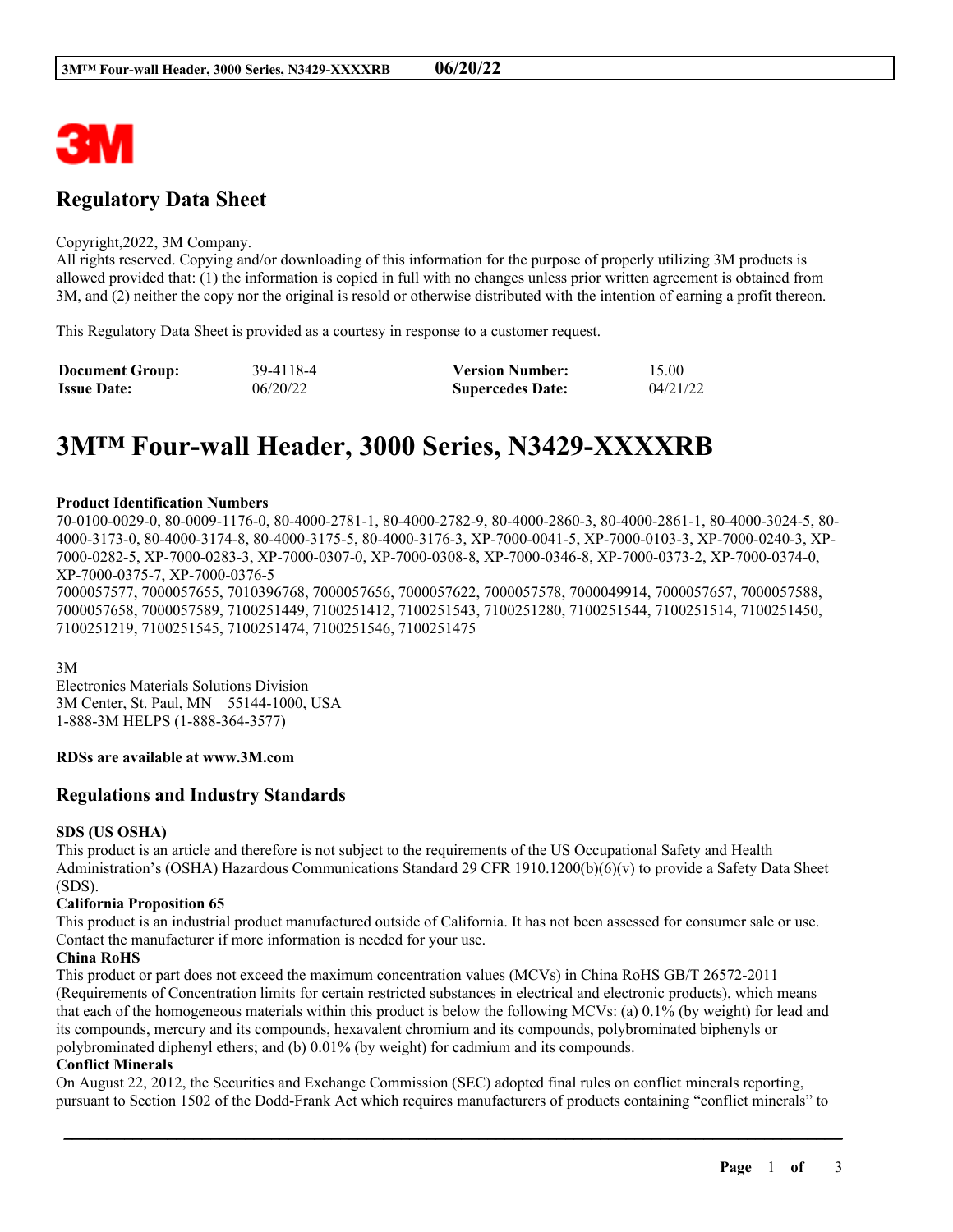disclose to the SEC whether those minerals are sourced from the Democratic Republic of Congo (DRC) or adjoining countries. 3M has been participating in the EICC-GeSI Extractives Workgroup, and are incorporating the EICC-GeSI Conflict Minerals Reporting template in existing systems for use with suppliers of materials that may contain conflict minerals covered by the SEC rules. 3M will provide product-specific information once the required supply chain data has been obtained.

# **CPSIA 2008**

A Certificate of General Conformity per the US Consumer Product Safety Act, 15 U.S.C. § 2063 (a)(1), as revised by section 102 of the 2008 US Consumer Product Safety Improvement Act, is not required for the requested product.

## **EU REACH**

Substances listed in Annex XIV of Regulation No 1907/2006 of the European Parliament and the Council concerning the Registration, Evaluation, Authorization and Restriction of Chemicals (REACH) are not intentionally added to this product. **EU REACH**

Substances listed in Annex XVII of Regulation No 1907/2006 of the European Parliament and the Council concerning the Registration, Evaluation, Authorization and Restriction of Chemicals (REACH) are not intentionally added to this product. **EU REACH**

This product is an article, without intended release of a chemical substance, under the Regulation No 1907/2006 of the European Parliament and the Council concerning the Registration, Evaluation, Authorisation and Restriction of Chemicals (REACH) (refer to REACH, Article 3(3)). It is not a chemical preparation. Therefore, it is not subject to the (pre)-registration or the registration process. It does not require a safety data sheet.

#### **EU REACH**

This product, including any article that the product is composed of, does not contain at greater than 0.1% by weight a Substance of Very High Concern (SVHC) substance identified according to Article 59 of REACH. This declaration reflects the substances on the candidate SVHC list, effective June 2022.

#### **EU RoHS**

This product does not exceed the maximum concentration values (MCVs) set under EU Directive 2011/65/EU (RoHS recast/RoHS 2), as stated in Annex II to that directive. This means that each of the homogenous materials within this product does not exceed the following MCVs: (a) 0.1% (by weight) for lead, mercury, hexavalent chromium, polybrominated biphenyls or polybrominated diphenyl ethers; and (b) 0.01% (by weight) for cadmium.

#### **EU RoHS Phthalates**

This product does not exceed the maximum concentration values (MCVs) for phthalates set under EU Directive 2011/65/EU (RoHS recast/RoHS 2), as amended by EU 2015/863, which applies to finished EEE after July 22, 2019 for Category 1-7, 10- 11 products and after July 22, 2021 for Category 8 and 9 products. This means that each of the homogeneous materials within this product does not exceed the MCV of 0.1% (by weight) for each of the following phthalates: DEHP, BBP, DBP, and DIBP.

#### **Stockholm Agreement**

This product does not contain Persistent Organic Pollutants (POPs) at or above applicable thresholds per Annexes A, B, and C of the Stockholm Convention, May 2004 and subsequent amendments.

#### **Sustainability and 3M**

Go to www.3M.com/sustainability to learn about 3M's programs. 3M is a signatory of the United Nations Global Compact (UNGC).

\_\_\_\_\_\_\_\_\_\_\_\_\_\_\_\_\_\_\_\_\_\_\_\_\_\_\_\_\_\_\_\_\_\_\_\_\_\_\_\_\_\_\_\_\_\_\_\_\_\_\_\_\_\_\_\_\_\_\_\_\_\_\_\_\_\_\_\_\_\_\_\_\_\_\_\_\_\_\_\_\_\_\_\_\_\_\_\_\_\_

## **Sustainability and 3M's Code of Conduct**

Go to www.3M.com/businessconduct

# **TSCA Section 6**

This product is not known to contain 2,4,6-Tri-tert-butylphenol (CAS 732-26-3).

**TSCA Section 6**

This product is not known to contain Decabromodiphenyl Ether (Deca-BDE) (CAS 1163-19-5).

#### **TSCA Section 6**

This product is not known to contain Hexachlorobutadiene (HCBD) (CAS 87-68-3).

#### **TSCA Section 6**

This product is not known to contain Pentachlorothiophenol (PCTP) (CAS 133-49-3).

#### **TSCA Section 6**

This product is not known to contain Phenol, isopropylated phosphate (3:1) (PIP (3:1)) (CAS 68937-41-7).

# **Chemicals and/or Compounds of Interest**